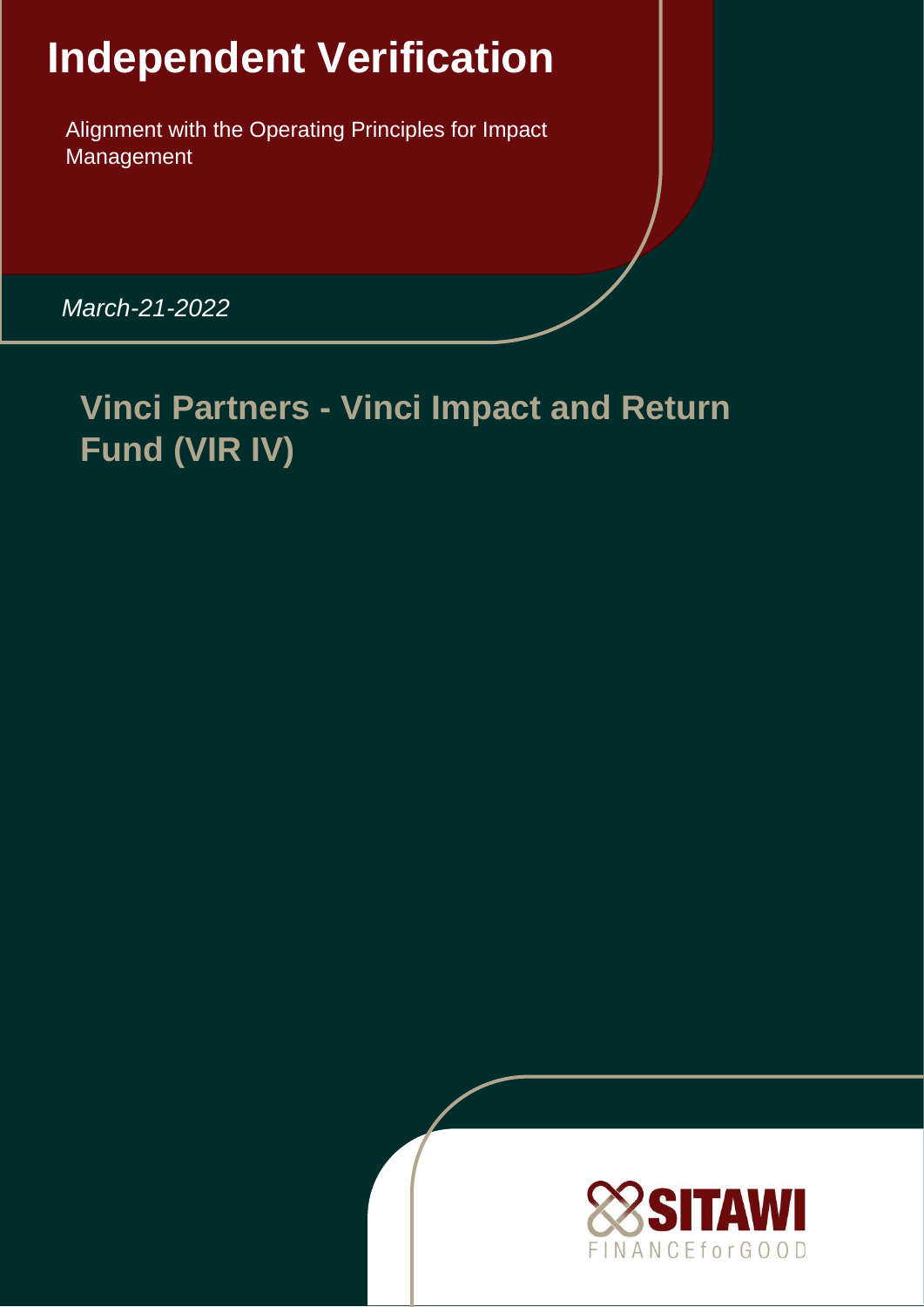## **Scope and Opinion**

As a signatory of the Operating Principles for Impact Management ('Impact Principles'), Vinci Partners Investimentos Ltda. ('the Investor' or 'Vinci') is committed to disclosing the alignment of its Impact Management System with the Impact Principles. The Impact Principles standardize best practices for Investors and institutions to manage impact investments.

The Investor engaged SITAWI to undertake the assessment. This Disclosure Statement applies to the whole portfolio ( Vinci Impacto e Retorno IV – FIP Multiestratégia and Vinci Impacto e Retorno IV Master P – FIP Multiestratégia) that accounts for BRL 171.25 million in assets under management as of February 2022.

SITAWI used its proprietary assessment method, based on the Operating Principles for Impact Management, to conduct the assessment and form its opinion.

The information used to develop this Verification Statement came from various sources, including information and documents provided by the Investor (some of them confidential), desk research, as well as other elements acquired via interviews with the Investor's staff. This process was carried out between February and March 2022.

SITAWI had access to all requested documents and key-staff, thus being able to provide an opinion with a reasonable level of assurance regarding completeness, precision, and reliability.

**Final opinion:** SITAWI states that Vinci Impact and Return IV's Impact Management System is highly aligned with the Impact Principles.

Serina Canjani

Isabela Coutinho

tration Aliter

**Serena Canjani** Senior ESG Analyst scanjani@sitawi.net **Isabela Coutinho** Senior ESG Consultant icoutinho@sitawi.net

**Cristóvão Alves** Head of Research and Assessment calves@sitawi.net

Rio de Janeiro, Brazil | March 21, 2022.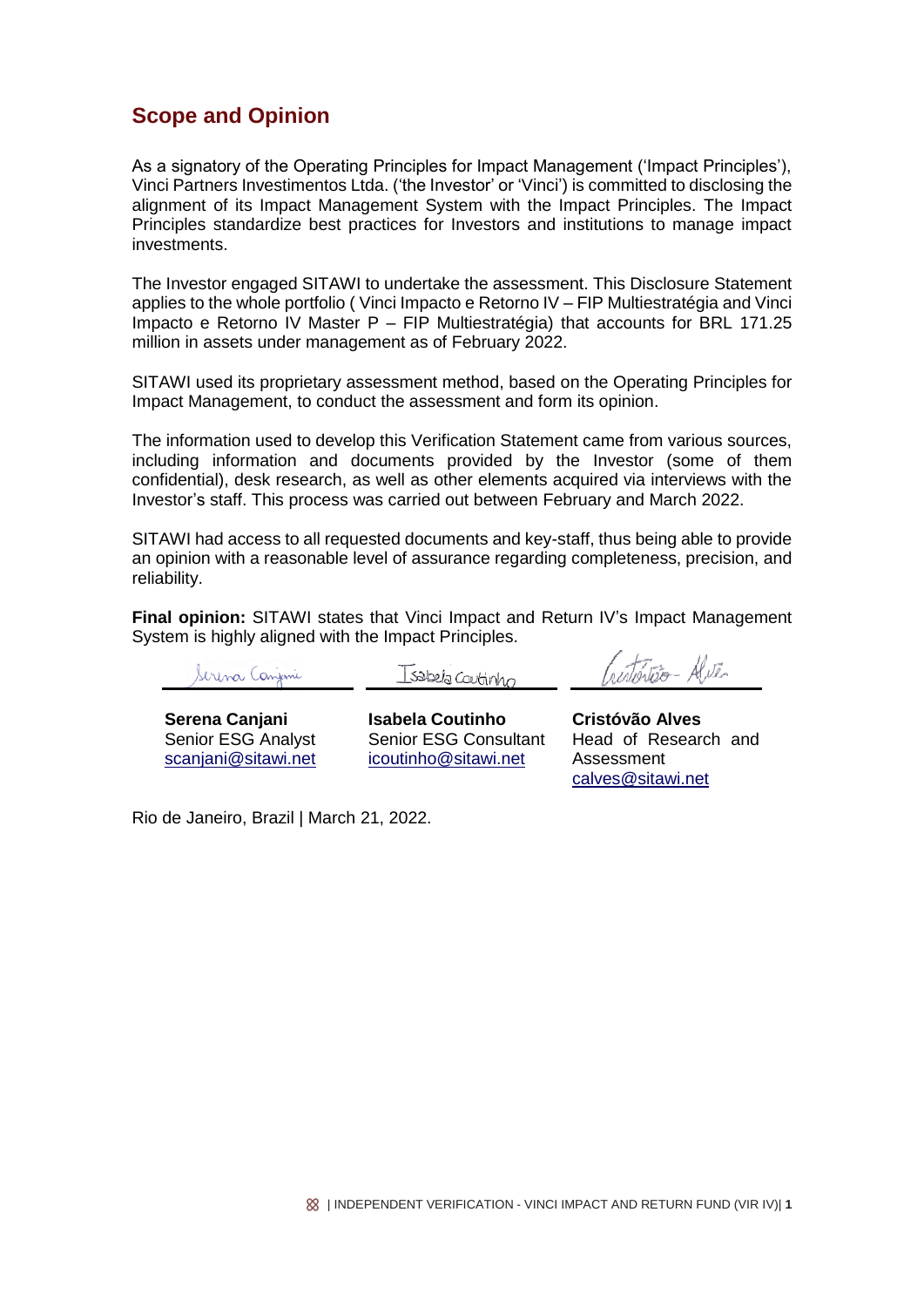## **Overall assessment**

| Investor:                         | <b>Vinci Partners</b><br>Investimentos Ltda. | Principle 1<br>Principle 9<br>Principle 2 |  |
|-----------------------------------|----------------------------------------------|-------------------------------------------|--|
| <b>Fund</b>                       | Vinci<br>Impact<br>and<br>Return IV          | Principle 8<br>Principle 3                |  |
| Country:                          | <b>Brazil</b>                                | Principle 4<br>Principle 7                |  |
| <b>Committed AUM<sup>1</sup>:</b> | BRL 171.25 MM                                | Principle 6<br>Principle 5                |  |
| <b>Overall Alignment</b>          | <b>High</b>                                  |                                           |  |

#### **Main strengths**

**.** 

- ✓ High alignment with most of the Principles (7 out of 9) and moderate alignment with other 2 Principles (OPIM 2 and 7).
- ✓ Well-defined strategic impact objectives that are consistent with its investment strategy
- ✓ Internally-developed, robust and systematic ESG and Impact framework is used to assess potential impact of invested companies
- ✓ Robust engagement practices used to guarantee impact achievement by invested companies
- Expected impact estimated and compared to baseline and actual impact to improve monitoring practices and impact achievement
- $\checkmark$  Impact achievements and Principles alignment are publicly disclosed and independently verified

#### **Improvement opportunities**

- **!** The investment management team shall have incentives (non-financial or financial) related to the achievement of impact
- **!** Exit strategy and decision-making shall be more affected by sustained impact considerations

<sup>&</sup>lt;sup>1</sup> The AUM considers all the investments made by the Fund until the 4<sup>th</sup> quarter of 2021 according to VINCI VIR IV's investors presentation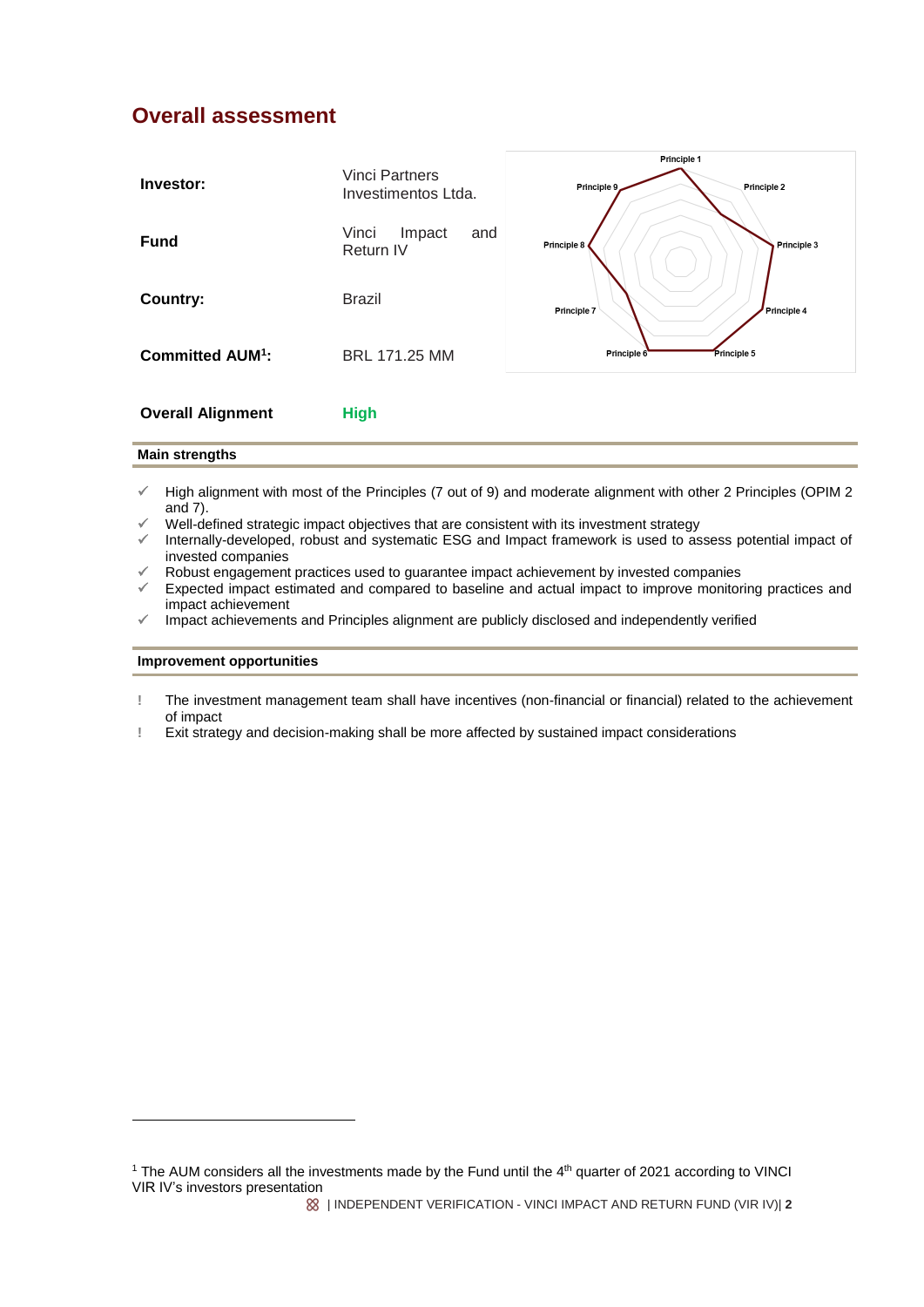## **Alignment to the Principles**

This section provides a summary of the alignment assessment for each Principle:

| Principle 1: Define strategic impact objective(s), consistent with the investment strategy. |             |  |
|---------------------------------------------------------------------------------------------|-------------|--|
| Level of alignment:                                                                         | <b>High</b> |  |

Vinci Impact & Return Fund ('VIR IV' or 'fund') is a private equity fund managed by Vinci that aims to promote positive social and/or environmental impact ('S&E') as well as create financial return to its limited partners ('LPs'). The impact-oriented strategy is focused on minority stakes in small and medium enterprises (SMEs) with limited access to capital and know-how and within priority sectors with a robust impact thesis.

The fund aims to contribute to the Sustainable Development Goals (SDGs) 1 ('No Poverty'), 8 ('Decent Work and economic growth'), 9 ('Industry, Innovation and Infrastructure') and 10 ('Reduced Inequalities'). According to the particularity of each investee, the Fund also seeks to contribute to other SDGs. The priority sectors for the fund's investing are (i) healthcare, (ii) education, (iii), specialized retail - food; (iv) specialized retail - non-food retailers; (v) I.T & Value Added Services and (vi) health nutrition. These sectors represent potential positive outcomes and relevant investment needs in Brazil.

During the investment period, Vinci seeks to improve the investees impact by supporting them to develop its products, services or modus operandi to generate impact along with business opportunities.

| Principle 2: Manage strategic impact on a portfolio basis. |        |  |
|------------------------------------------------------------|--------|--|
| Level of alignment:                                        | Medium |  |
|                                                            |        |  |
|                                                            |        |  |

Vinci measures and monitors the impact metrics and relevant key performance indicators, defined during the investment process. These metrics are aggregated into a portfolio view for high-level analysis and reporting. There are annual reviews of the portfolio in which each investment is compared to the expected and actual impact. The results are used to improve operational and strategic investment decisions.

In addition, Vinci promotes training related to impact measurement and management as non-financial incentives for the deal team and other staff directly related to the fund (e.g legal staff).

The financial incentives follow the company processes but are not related to the VIR IV's impact metrics.

Some example of the indicators measured by Vinci VIR IV Fund are (i) the number of jobs created since its investment for the whole VIR IV portfolio and (ii) the percentage (%) of women employed in each company. Other metrics are related specifically to each investee, for example, (i) number of health care treatments (both in the public and private sectors); (ii) number of participants in health prevention programs (at the end of each quarter); (iii) number of lives served by health insurance, and other indicators which are defined according to the sector of the investee and its impact Action Plan.

| Principle 3: Establish the Manager's contribution to the achievement of impact. |  |  |  |
|---------------------------------------------------------------------------------|--|--|--|
|                                                                                 |  |  |  |

| Level of alignment: |  |
|---------------------|--|
|                     |  |

The deal team works together with the entrepreneur to build an Impact Thesis of the investment. At the signing phase, Vinci submits and agrees with the entrepreneurs on the 100-day Action Plan, Value Creation Plan and the Five-Year Action Plan to address ESG risks and achieve positive impact.

In addition, Vinci provides semiannual and annual reports to investors and external stakeholders. The reports contain an overview on the investments impact and ESG performance.

Currently, Vinci does not have a defined policy to provide resources for impact achievement. In some cases, Vinci address some specific budget for projects related to the Action Plans of some investees. Thus, the contribution of the Fund for impact achievement is made mostly through non-financial channels.

#### **Principle 4: Assess the expected impact of each investment, based on a systematic approach.**

*Level of alignment:* **High**

| INDEPENDENT VERIFICATION - VINCI IMPACT AND RETURN FUND (VIR IV)| **3**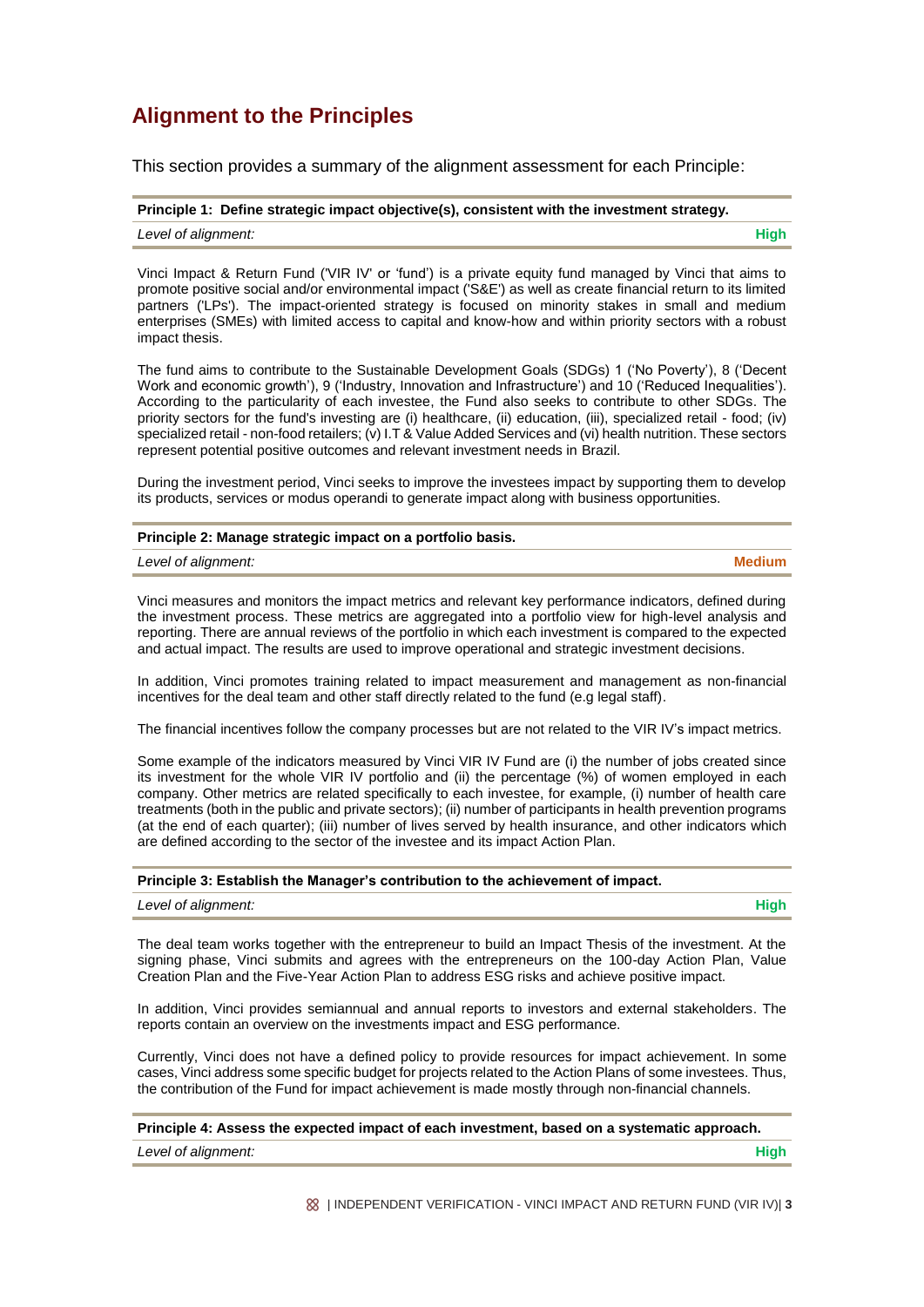To define if a new investment is aligned with the Fund's impact strategy, Vinci applies the first tool of its Impact Framework, the Eligibility and Prioritization Tool.

After this initial screening, Vinci calculates the Vinci Impact Index ('VII') in order to define the reference point for impact on a screened company and to calculate the expected impact on each one of them. VII follows the Impact Management Project Framework (IMP Framework) assessment, which has five dimensions (What, Who, How Much, Contribution and Risk). The baseline VII score refers to the impact generated by the company before VIR IV's investment. The deal team also calculates an expected VII base on the projected impact for the next years after the investment. The baseline and expected results will influence investments to new and existing portfolio investments. Vinci VIR IV does not invest in companies with a low baseline VII score.

It is worth mentioning that Vinci measures and monitors, at least semiannually, the impact metrics and relevant key performance indicators, defined during the investment process, and update the investment´s VII for each portfolio company. The metrics are mostly based in the IRIS+ indicators and are connected to the key SDGs that each company intends to contribute.

## **Principle 5: Assess, address, monitor, and manage potential negative impacts of each investment**

#### *Level of alignment:* **High**

Vinci conducts an Environmental and social (E&S) risk categorization for all fund's investments. It considers two variables: (i) the company's core business and (ii) a combination of contextual aspects regarding company's location and critical issues to its operations. The results of this E&S risk categorization are used as inputs for the Impact & ESG Due Diligence (IEDD).

This due diligence process is carried out following the IFC Performance Standards for all investments, regardless of its ESG risk level, together with specialized consultants. It aims to ensure the impact intentionality but also identify potential ESG risks and value creation opportunities in the businesses. As a result, it enables the deal team to support the companies in the developing of systems, controls, and metrics regarding the positive and negative potencial impacts.

Environmental and social (E&S) risk categorization system As result, the Impact & ESG Due Diligence is a tool to assess the positive impact, the ESG risks, and to foster value creation in the business. At the investment signing phase, Vinci submits and agrees with the entrepreneurs on an Action Plan to address Impact and ESG risks.

It is worth mentioning that every portfolio company must commit to ESG legislation and norms and the applicable requirements of the Fund on ESG and positive impact, as well as abide to the Action Plan.

The investee shall report the metrics and progress on the Action Plan to the General Partner on a semiannual basis. Additionally, any deviation shall be communicated to and agreed with the General Partner. In case the impact metrics of an investment indicates that it is not going to achieve its intended impact, Vinci will actively engage with the company to diagnose causes and implement action plans to improve its impact performance.

#### **Principle 6: Monitor the progress of each investment in achieving impact against expectations and respond appropriately.**

| Level of alignment: | Hiah |
|---------------------|------|
|                     |      |

After each investment, Vinci measures and monitors both ESG and impact metrics and relevant key performance indicators, defined during the investment process. Vinci updates the investment's Vinci Impact Index (VII) for each portfolio company on an annual basis.

The impact metrics are mostly based on the IRIS+ indicators and are connected to the SDG objectives. In case the impact metrics of an investment indicates that it is not going to achieve its intended impact, Vinci will actively engage with the company to diagnose causes and implement action plans to improve its impact performance. During the first year of the Fund (2021), Vinci monitored some indicators in common for the portfolio companies (e.g. percentage of women employed and number of jobs created since VIR IV's investments), and also specific indicators for each investee according to the Action Plan defined. Financial indicators were also monitored and quarterly reported along with impact indicators to investors.

From 2022 on, Vinci will release an annual Impact Report which will cover the impact indicators established in the Action Plans of each investee. In addition, Vinci will conduct a quarterly update with investors, reporting specific indicators and impact projects.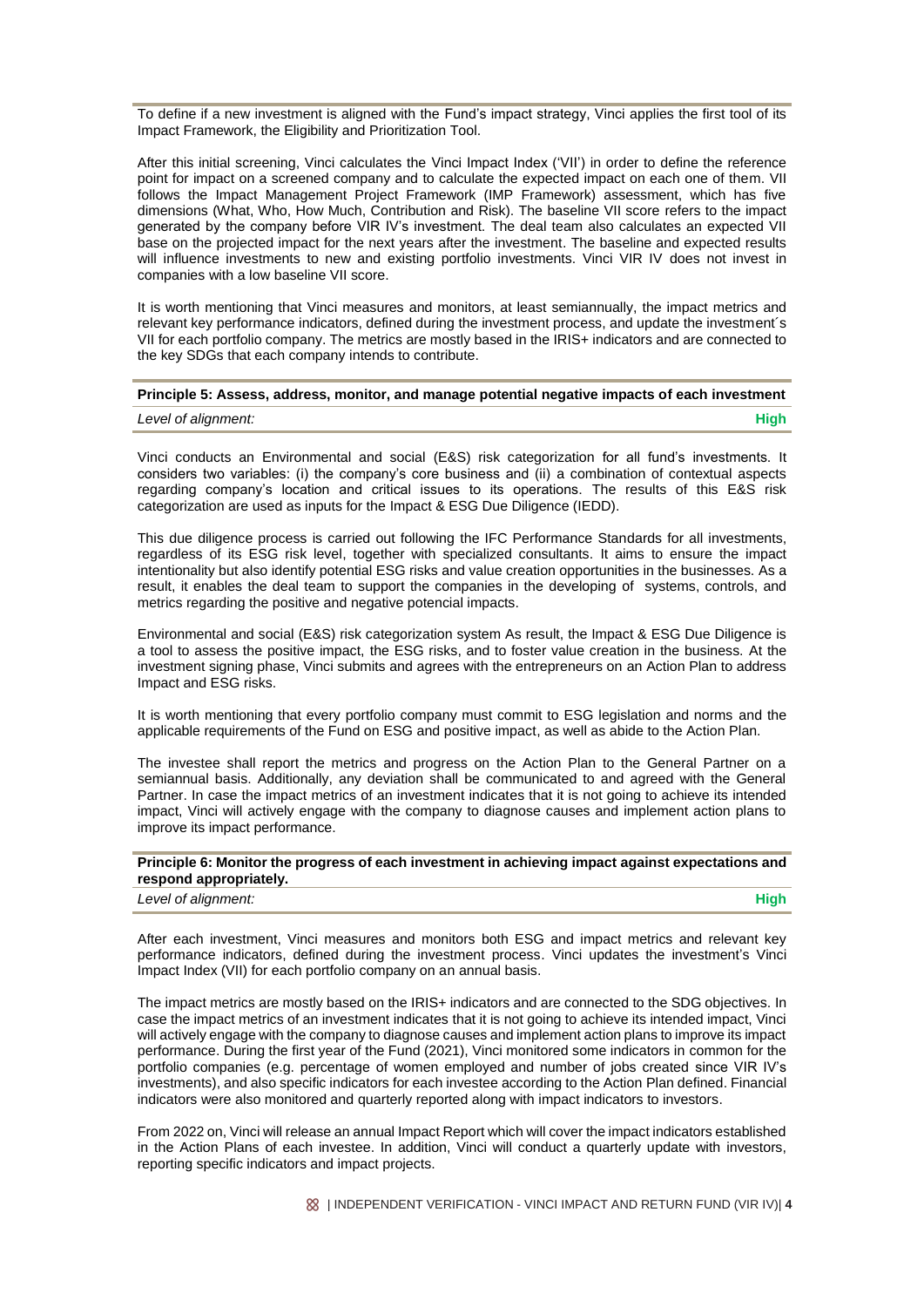#### **Principle 7: Conduct exits considering the effect on sustained impact.**

*Level of alignment:* **Medium**

Vinci informed that in the exiting processes, it will consider, beyond the financial return, buyers that share the same impact principles of the VIR IV Fund or buyers that have clear ESG values. Buyers that maintain the positive impacts will be preferable but the priority in the disinvestment process is the financial return.

#### **Principle 8: Review, document, and improve decisions and processes based on the achievement of impact and lessons learned.**

*Level of alignment:* **High**

Vinci is committed to continuous improvement. It aggregates specific metrics and the Vinci Impact Index (VII) of the different investments into a portfolio view for high-level analysis and reporting. Vinci also conducts annual reviews of the portfolio and of each investment comparing the expected and actual impact. The results of these reviews will be used to improve operational and strategic investment decisions. The first annual review of the portfolio is expected to be finished by April 2022.

After each exit, Vinci will develop impact case studies, reviewing positive aspects of the impact performance as well as lessons learned. The team intends to use the cases for strategy enhancement and for improving management processes on unrealized investments.

#### **Principle 9: Publicly disclose alignment with the Principles and provide regular independent verification of the alignment**

*Level of alignment:* **High**

In line with Impact Principles' requirements, Vinci will publicly disclose its annual Impact Report to investors and external stakeholders along with its Disclosure Statement. The Impact Report will contain analysis across all the investments including the Vinci Impact Index (VII) performance per investment and of the total portfolio.

Additionally, a third party will provide an independent verification of the Fund's impact management systems' alignment with the Principles. The conclusions of the 2021 analysis will be publicly disclosed, as part of Vinci's commitment to the OPIM.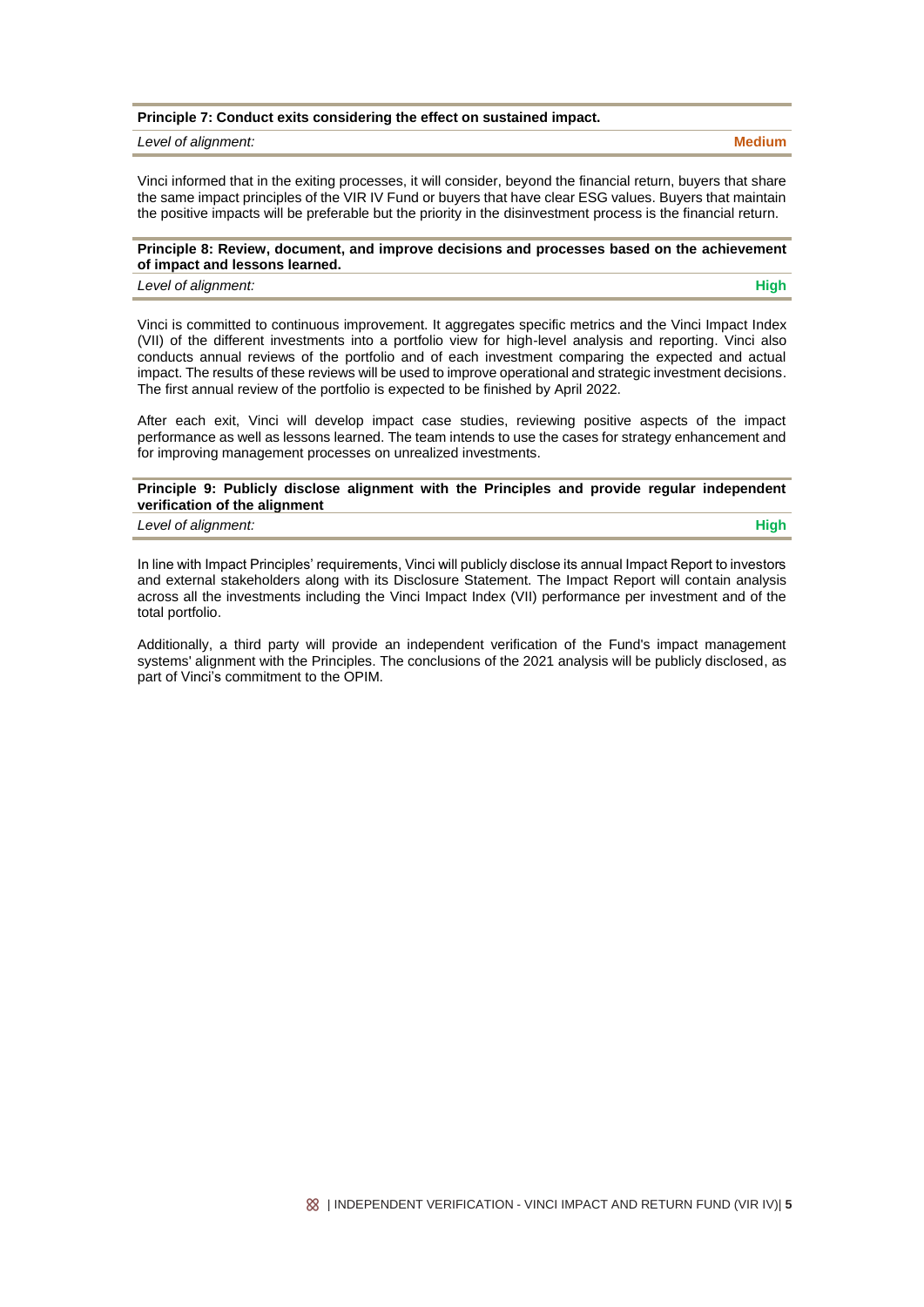## **Method**

#### **About the verification requirements**

The Operating Principles for Impact Management state that: *"Signatory must provide regular independent verification of the alignment of its impact management systems with the Principles. The verification may also highlight aspects of the systems and processes where alignment may be enhanced. Independent verification may be conducted in different ways, for example, as part of a financial audit or through a portfolio/Investor performance evaluation.* 

*The verification may be performed by an external third party or by an internal unit of the Signatory. If the verification is performed by an internal unit, the Signatory must provide a description of the verification process and how it is separate from the operational units.* 

The frequency of the verification report may vary, depending upon the type of *organization. If it is not performance on an annual basis in conjunction with the annual disclosure report, then the Signatory must disclose the frequency of the independent verification and the underlying rationale.* 

*If the first verification report is not available when the first disclosure statement is submitted, then the Signatory must provide the date that it will be provided, how frequently it will be provided, and the name and qualifications of the independent verifier."*

#### **Verification assessment procedures**

SITAWI's assessment is based on a proprietary methodology, aligned to the Operating Principles for Impact. SITAWI also considers Impact Management Project (IMP) and IRIS+ as relevant references. The assessment consists of the following stages:

- 1) Application of SITAWI's methodology for the verification of the Investor's performance level for each of the nine Operating Principles. The methodology developed divides each Operating Principle into two or more Components and assesses the level of alignment of the Fund's impact management practices, tools, policies and responsibilities to each of these Components. Our opinion is based on desk research of publicly available information, interviews with staff and assessment of internal documents.
- 2) Alignment can be:
	- a. **Low**, when there are no practices in place that correspond to the demands of each Component;
	- b. **Medium**, when there are tacit practices in place that correspond to the requirements of a Component OR when the formal practices partially meet the requirements; and
	- c. **High**, when there are formal practices in place that meet the Component requirements.
- 3) The average of the Components level of alignment make up each Principle's level of alignment. The final result is the average of the nine Principle's level alignment that represents the level of alignment of the Investor to the OPIM.

**Declaration of responsibility**